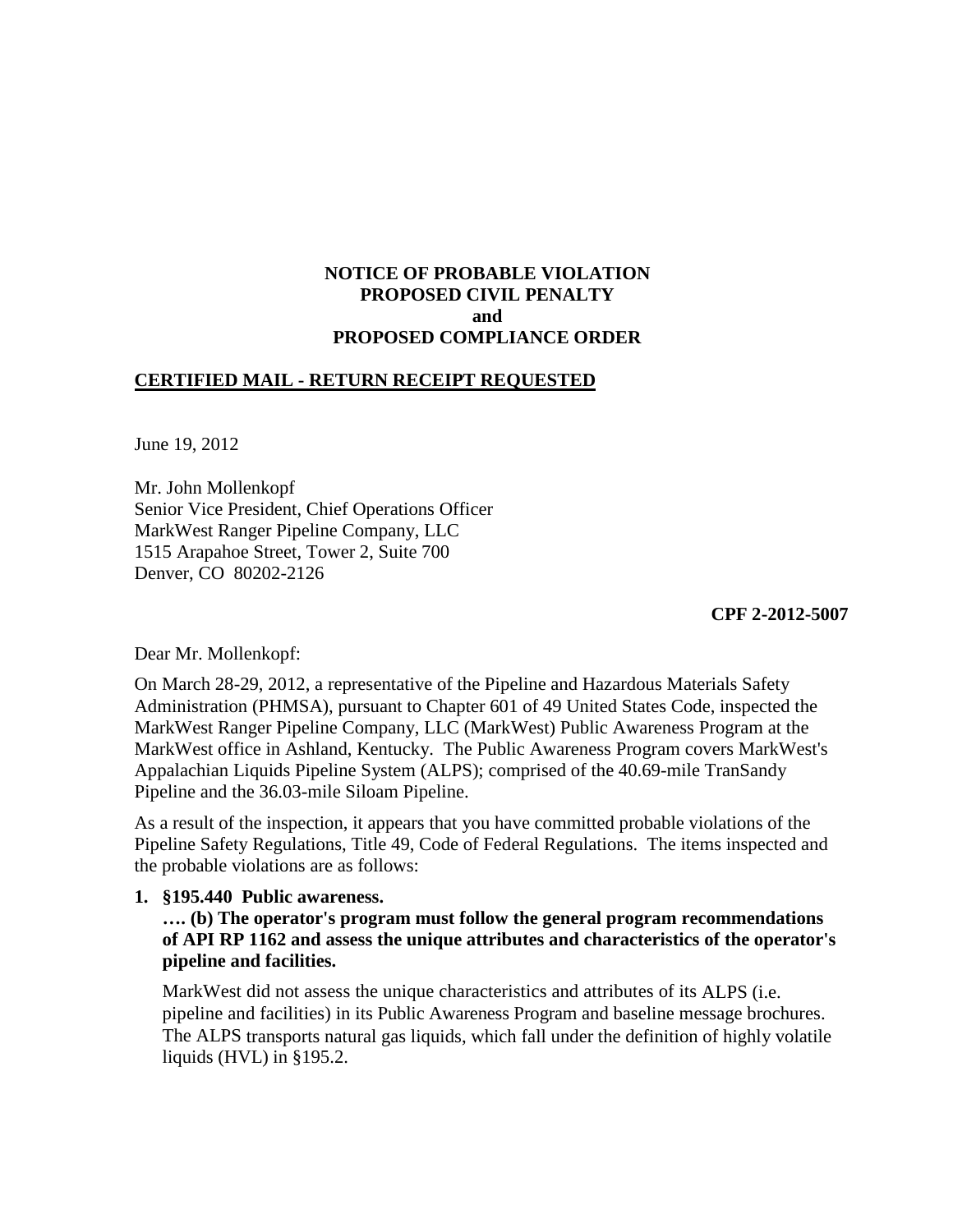MarkWest's baseline message brochures sent (or otherwise delivered) to the affected public, excavators, emergency responders, and public officials for calendar years 2009, 2010, and 2011 did not identify the product transported as natural gas liquids or as an HVL, and did not describe its unique attributes and characteristics. Moreover, the baseline message brochures sent (or otherwise delivered) to the affected public, farmers, excavators, public officials, and emergency responders in 2011 incorrectly identified the product transported in the ALPS as natural gas; a product with different characteristics and attributes.

#### **2. §195.440 Public awareness.**

#### **…. (i) The operator's program documentation and evaluation results must be available for periodic review by appropriate regulatory agencies.**

MarkWest did not have program documentation, evaluation results, or other records to demonstrate that it had conducted annual audits or reviews of its Public Awareness Program for calendar years 2009, 2010, and 2011 in accordance with the American Petroleum Institute Recommended Practice 1162 (API RP 1162).

Section 8.3 - Measuring Program Implementation in API RP 1162 requires an operator to complete an annual audit or review of its Public Awareness Program to ascertain whether the program has been developed and implemented according to the guidelines in API RP 1162. MarkWest representatives at the inspection opined that MarkWest's Public Awareness Program revision log demonstrated the plan had been reviewed annually but they did not provide any records or other documentation to show that these reviews established that the Public Awareness Program had been developed and implemented according to the guidelines in API RP 1162 or that the program had been reviewed to insure compliance with the federal pipeline safety regulations in §195.440 and API RP 1162.

#### **3. §195.440 Public awareness.**

# **(a) Each pipeline operator must develop and implement a written continuing public education program that follows the guidance provided in the American Petroleum Institute's (API) Recommended Practice (RP) 1162 (incorporated by reference,** *see*  **§195.3).**

MarkWest did not perform an adequate program effectiveness evaluation of its Public Awareness Program in accordance with API RP 1162 Section 8.4 Measuring Program Effectiveness. The program effectiveness evaluation documentation presented to the PHMSA inspector at the inspection addressed calendar year 2010. It did not include the evaluation of the program from inception through June 20, 2010 or sooner. API RP 1162 Section 8.5, Table 8-1 and §195.440(h) established June 20, 2010, as the last day an operator could complete a Public Awareness Program effectiveness evaluation. Moreover, the data on the effectiveness evaluation of the "understandability of message content" prepared by MarkWest contractor Paradigm could not be validated.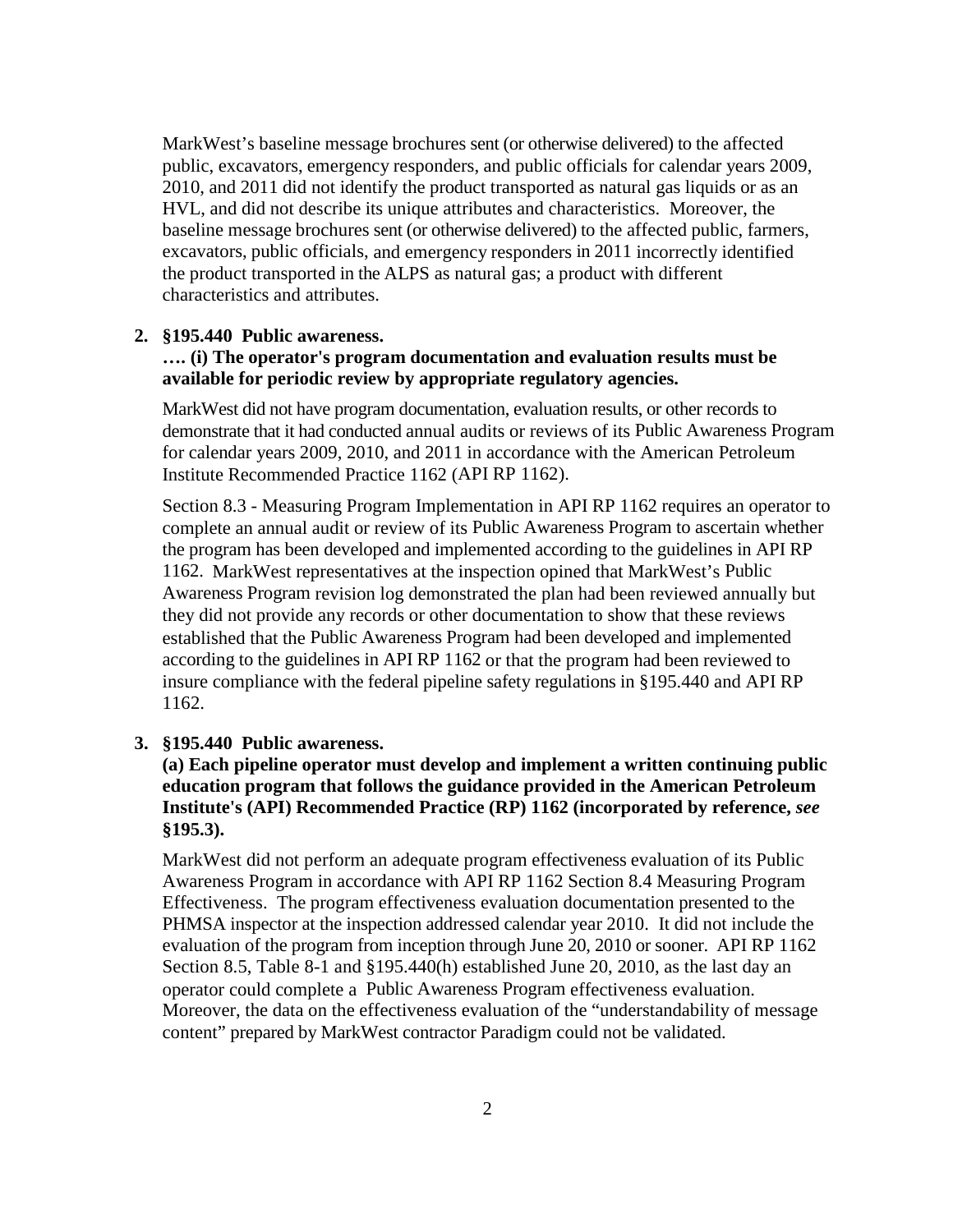### Proposed Civil Penalty

Under 49 United States Code, § 60122, you are subject to a civil penalty not to exceed \$100,000 for each violation for each day the violation persists up to a maximum of \$1,000,000 for any related series of violations. The Compliance Officer has reviewed the circumstances and supporting documentation involved in the above probable violation and has recommended that you be preliminarily assessed a civil penalty of \$17,600 as follows:

| Item number | <b>PENALTY</b> |
|-------------|----------------|
|             | \$17,600       |

# Warning Items

With respect to items 2 and 3, we have reviewed the circumstances and supporting documents involved in this case and have decided not to conduct additional enforcement actions or penalty assessment proceedings at this time. We advise you to promptly correct this item. Be advised that failure to do so may result in MarkWest Ranger Pipeline Company, LLC being subject to additional enforcement action.

### Proposed Compliance Order

With respect to item 1, pursuant to 49 United States Code § 60118, the Pipeline and Hazardous Materials Safety Administration proposes to issue a Compliance Order to MarkWest Ranger Pipeline Company, LLC. Please refer to the *Proposed Compliance Order*, which is enclosed and made a part of this Notice.

# Response to this Notice

Enclosed as part of this Notice is a document entitled *Response Options for Pipeline Operators in Compliance Proceedings*. Please refer to this document and note the response options. Be advised that all material you submit in response to this enforcement action is subject to being made publicly available. If you believe that any portion of your responsive material qualifies for confidential treatment under 5 U.S.C. 552(b), along with the complete original document you must provide a second copy of the document with the portions you believe qualify for confidential treatment redacted and an explanation of why you believe the redacted information qualifies for confidential treatment under 5 U.S.C. 552(b). If you do not respond within 30 days of receipt of this Notice, this constitutes a waiver of your right to contest the allegations in this Notice and authorizes the Associate Administrator for Pipeline Safety to find facts as alleged in this Notice without further notice to you and to issue a Final Order.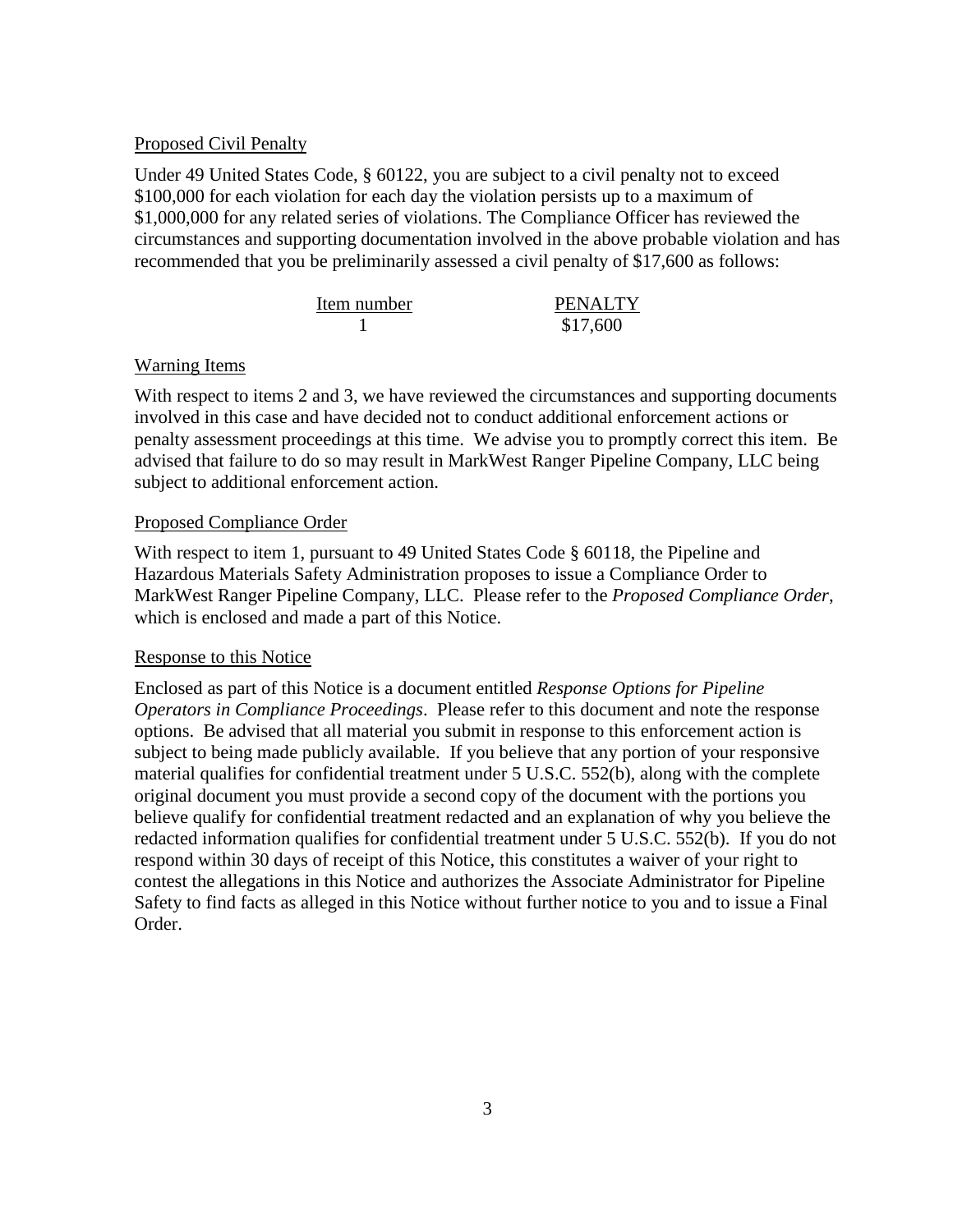In your correspondence on this matter, please refer to **CPF 2-2012-5007** and for each document you submit, please provide a copy in electronic format whenever possible.

Sincerely,

Wayne T. Lemoi Director, Office of Pipeline Safety PHMSA Southern Region

Enclosures: *Proposed Compliance Order Response Options for Pipeline Operators in Compliance Proceedings*